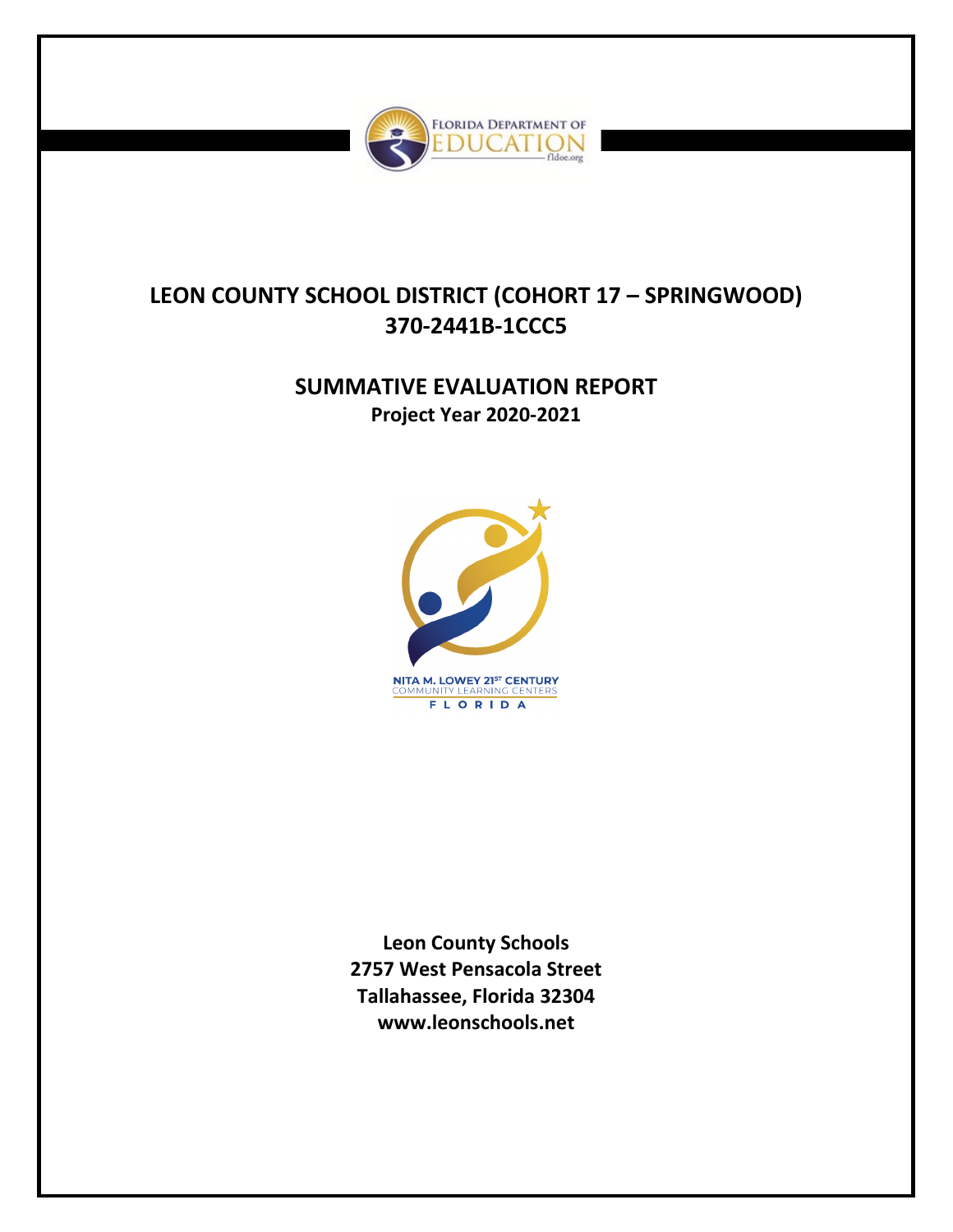# Table of Contents

<span id="page-1-0"></span>

| Table 1. Student Enrollment: Total Participating Students for Summer 2020 and 2020-2021 |
|-----------------------------------------------------------------------------------------|
|                                                                                         |
|                                                                                         |
|                                                                                         |
|                                                                                         |
|                                                                                         |
|                                                                                         |
|                                                                                         |
|                                                                                         |
|                                                                                         |
|                                                                                         |
|                                                                                         |
|                                                                                         |
|                                                                                         |
|                                                                                         |
|                                                                                         |
|                                                                                         |
|                                                                                         |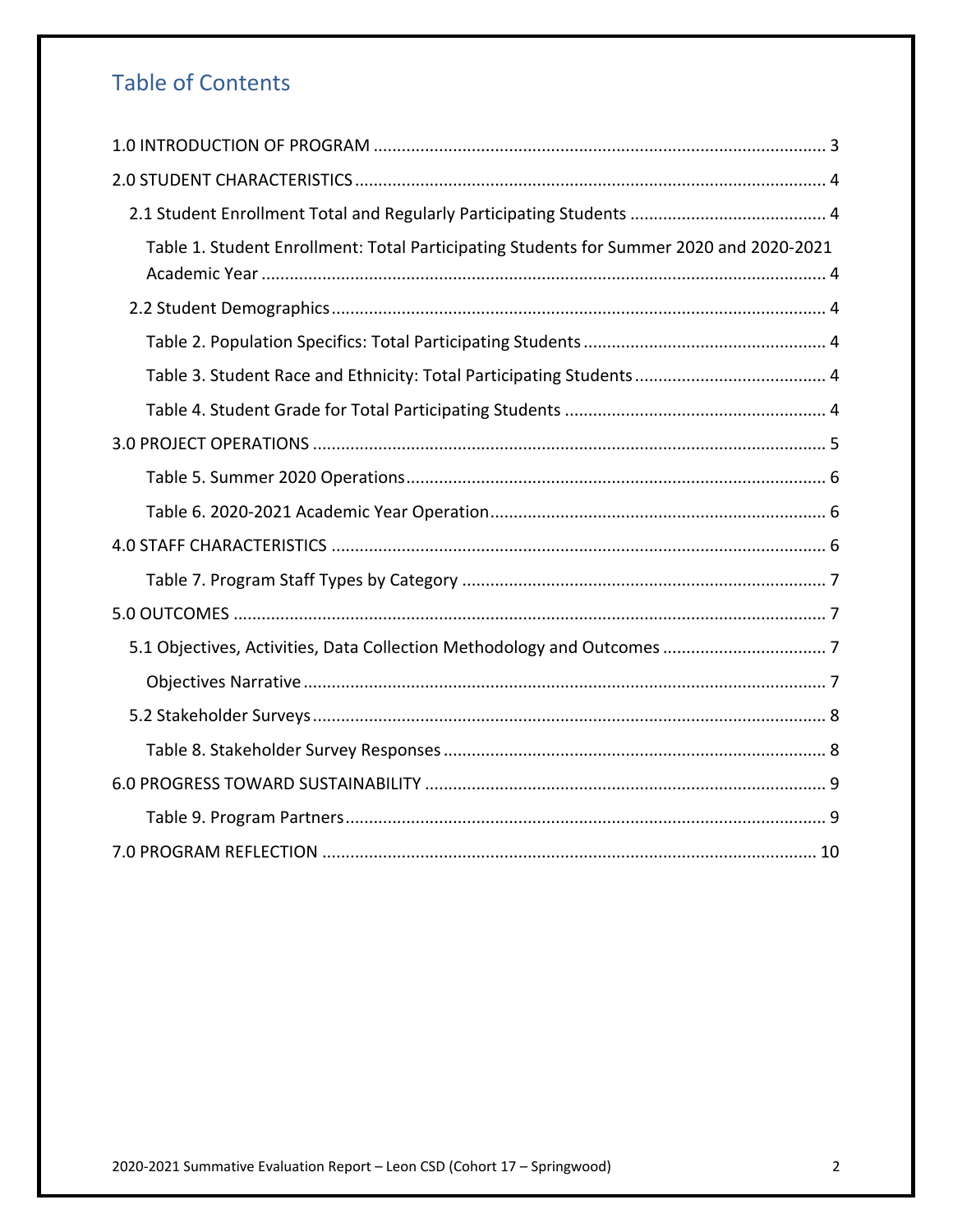## 1.0 INTRODUCTION OF PROGRAM

Leon County Schools was awarded the Florida Nita M. Lowey 21<sup>st</sup> Century Community Learning Centers (21st CCLC) subgrant for programming at Springwood Elementary School for the 2018-2019 grant cycle. The program was in its third year of operation during the 2020-2021 grant year. Springwood Elementary is a Title I school that served 522 students in pre-kindergarten through fifth grade. The program served students in third through fifth grade. Approximately 17% (88) of the total student population participated in the 21<sup>st</sup> CCLC afterschool program. Of the 88 participating students, 67 (76.1%) were regularly attending students who participated in the program for 30 days or more.

The Springwood Elementary center provided a safe out-of-school time program, with adult supervision, for the participating students. The 21<sup>st</sup> CCLC program provided academic enrichment, behavioral and problem-solving activities, physical and personal wellness activities, and family literacy events. The aim of the 21<sup>st</sup> CCLC program at Springwood was to provide a structured educational program for students to boost their academic and personal enrichment performance. Family literacy events were also provided throughout the year to increase the knowledge and skills of parents in their engagement in their child's education, health insurance for their children, and financial education.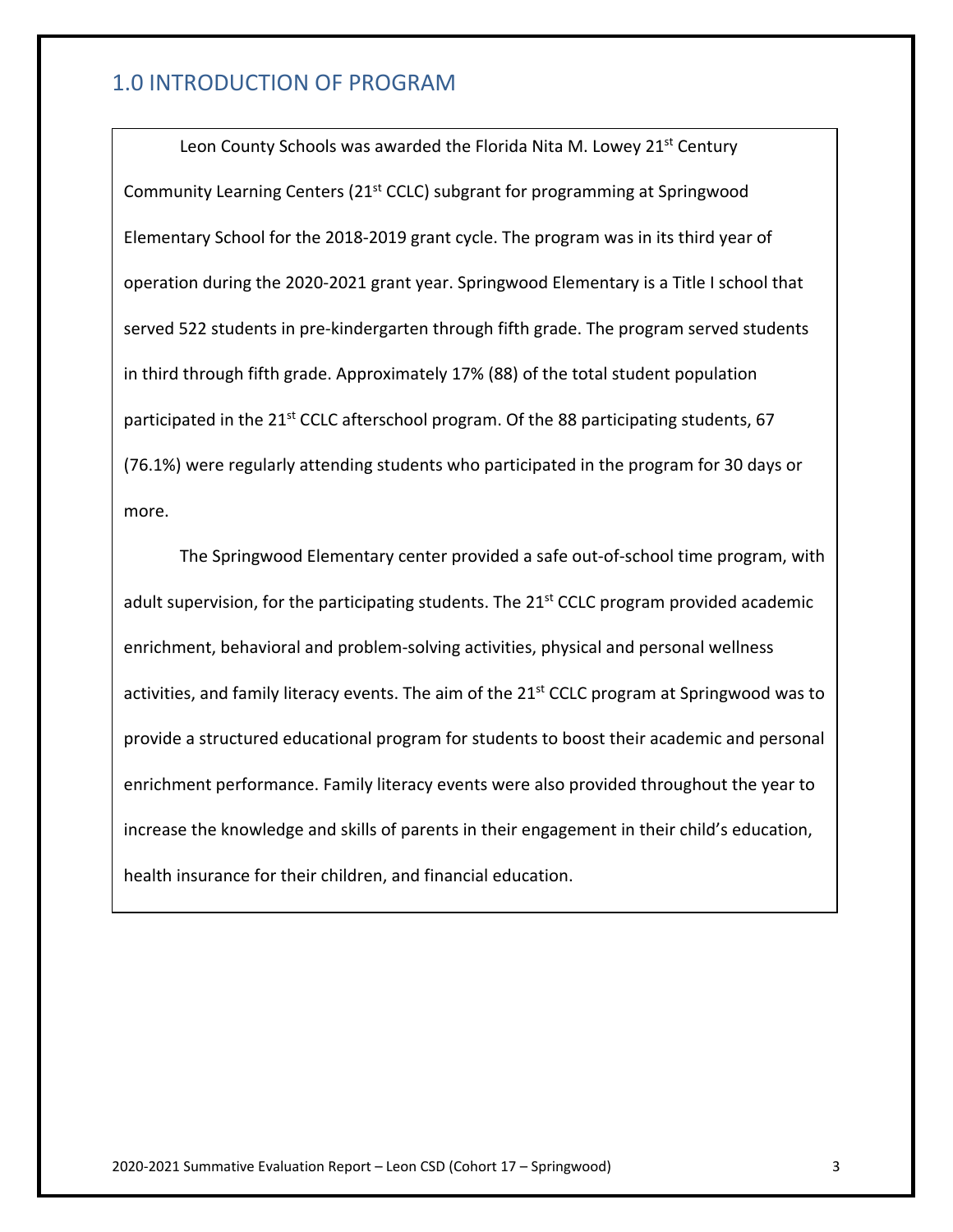# <span id="page-3-0"></span>2.0 STUDENT CHARACTERISTICS

## <span id="page-3-1"></span>2.1 Student Enrollment Total and Regularly Participating Students

<span id="page-3-2"></span>Table 1. Student Enrollment: Total Participating Students for Summer 2020 and 2020-2021 Academic Year

|                          | <b>Total Participating Enrollment</b><br>(attending at least one day) |                      |  |  |  |
|--------------------------|-----------------------------------------------------------------------|----------------------|--|--|--|
| <b>Site Name</b>         | <b>Summer</b>                                                         | <b>Academic Year</b> |  |  |  |
| Springwood<br>Elementary | 36                                                                    | 77                   |  |  |  |

## <span id="page-3-3"></span>2.2 Student Demographics

## <span id="page-3-4"></span>Table 2. Population Specifics: Total Participating Students

| <b>Site Name</b>         | <b>Limited English</b><br>Language<br>Proficiency | <b>Identified with</b><br><b>Special Needs</b> | <b>Free or Reduced-</b><br><b>Price Lunch</b> | Gender      |               |  |
|--------------------------|---------------------------------------------------|------------------------------------------------|-----------------------------------------------|-------------|---------------|--|
|                          |                                                   |                                                |                                               | <b>Male</b> | <b>Female</b> |  |
| Springwood<br>Elementary |                                                   | 20                                             | 79                                            | 47          | 41            |  |

## <span id="page-3-5"></span>Table 3. Student Race and Ethnicity: Total Participating Students

|                                                                                       |                                             | <b>Total Participating Students</b> |                                            |                       |                                     |       |                                        |                   |
|---------------------------------------------------------------------------------------|---------------------------------------------|-------------------------------------|--------------------------------------------|-----------------------|-------------------------------------|-------|----------------------------------------|-------------------|
| <b>Site Name</b>                                                                      | ក<br>Native<br>Indian<br>American<br>Alaska | Asian                               | Can<br>Ameri<br><b>Black or</b><br>African | Latino<br>Hispanic or | Pacific<br>slander<br>ŏ<br>Hawaiian | White | Races<br>More<br>$\overline{5}$<br>Two | Data Not Provided |
| Springwood<br>Elementary                                                              |                                             |                                     | 69                                         | 2                     | 0                                   |       |                                        |                   |
| * Data Not Provided = Race/ethnicity is unknown, cannot be verified, or not reported. |                                             |                                     |                                            |                       |                                     |       |                                        |                   |

### <span id="page-3-6"></span>Table 4. Student Grade for Total Participating Students

|                                                                           |          |   |  |  |   |    |    |   | Grade In School* |   |   |    |    |              |
|---------------------------------------------------------------------------|----------|---|--|--|---|----|----|---|------------------|---|---|----|----|--------------|
| <b>Site Name</b>                                                          | Pre<br>К | К |  |  | э |    |    | 6 |                  | 8 | 9 | 10 | 12 | <b>Total</b> |
| Springwood<br>Elementary                                                  |          |   |  |  |   | 34 | 31 |   |                  |   |   |    |    | 88           |
| * Grade levels are exclusive, as students can only be in one grade level. |          |   |  |  |   |    |    |   |                  |   |   |    |    |              |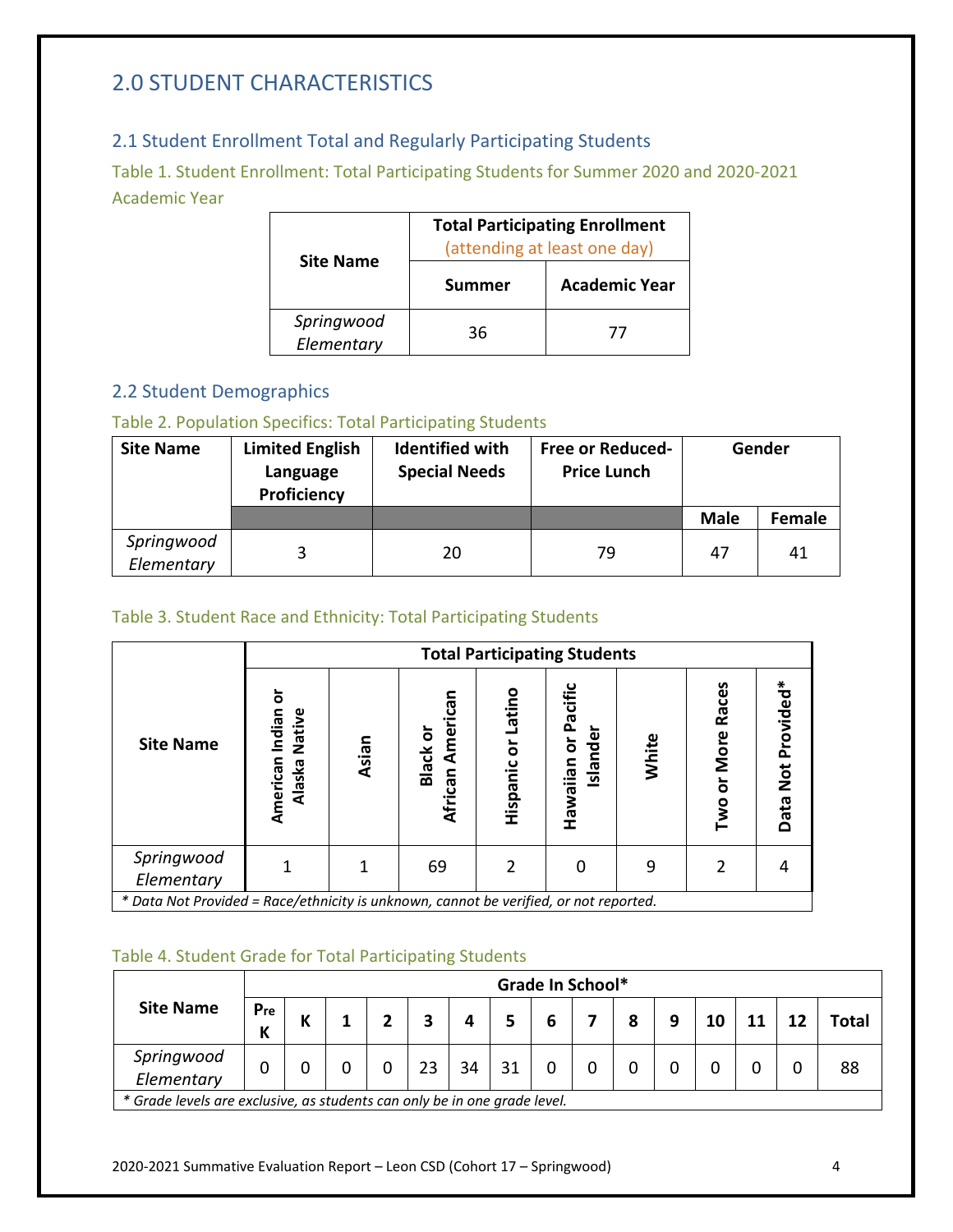## <span id="page-4-0"></span>3.0 PROJECT OPERATIONS

The 21<sup>st</sup> CCLC program at Springwood Elementary operated during the Summer 2020 term and the 2020-2021 academic year. For the summer term, the Springwood center provided virtual programming open for seven weeks, operating five hours per day on Monday through Thursday. The program operated for 28 days providing services from 8:00 am until 1:00 pm each day. A typical day had one hour of virtual language arts, math, and science lessons for each grade level led by a certified teacher and two hours of additional virtual academic support provided by a teacher or activity leader for all students.

<span id="page-4-1"></span>Afterschool programming at the Springwood Elementary center ran from 2:50 pm until 6:00 pm each day for 174 days throughout the school year. A typical day for the faceto-face afterschool program began with 40 minutes for attendance, snacks, and homework help. Students transitioned to with their teacher and activity leader to class for one hour of grade-level academic instruction. Students then moved to their enrichment session which included tutoring and project-based learning lessons led by the assigned teacher and activity leader. The last 30 minutes of programming included assignment wrap-up, transitions, and dismissal. The virtual program conducted academic enrichment from 2:50 until 6:00 each day led by the assigned grade-level teacher. The face-to-face program operated through June 2021; however, the virtual program ran through April 2021.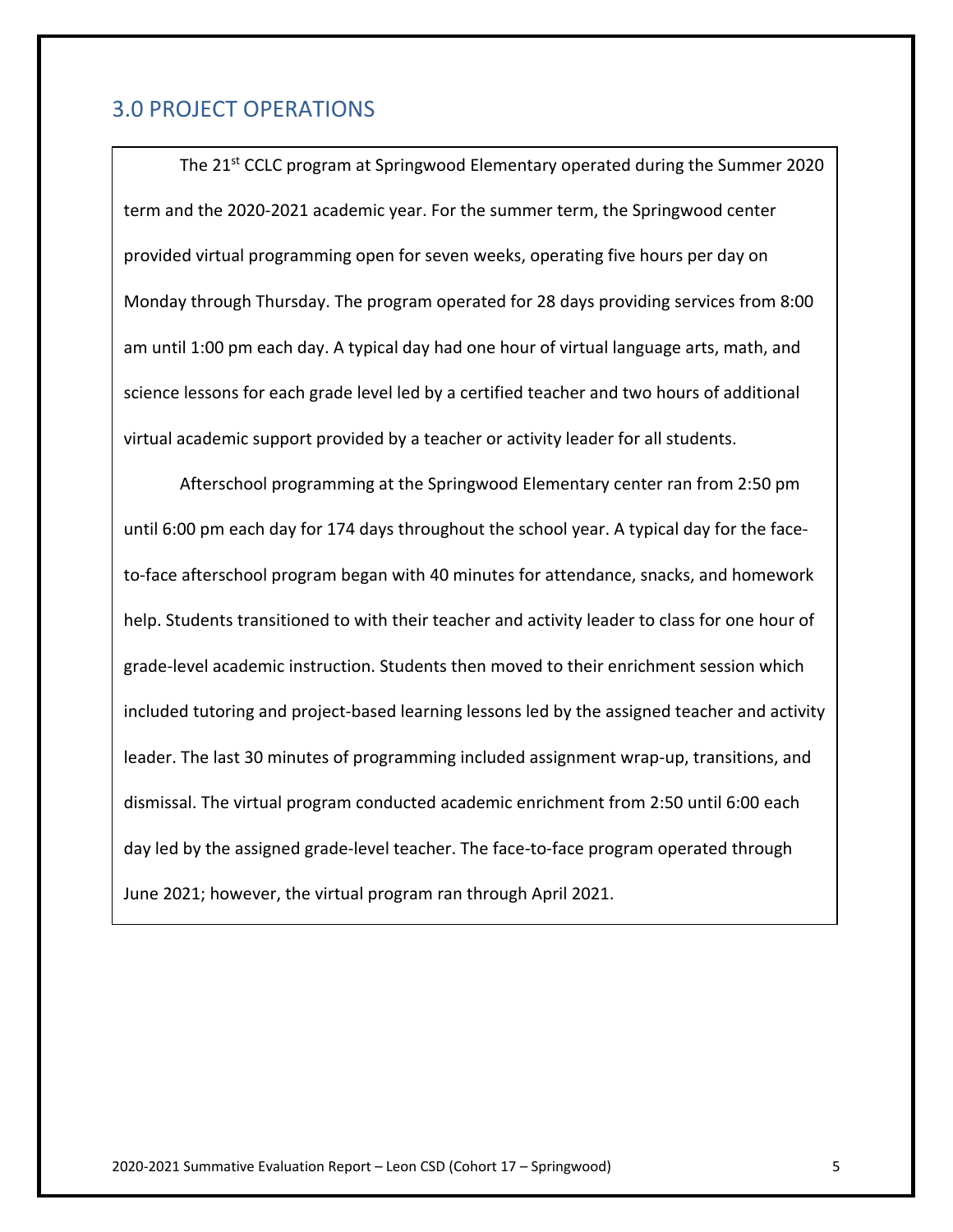#### Table 5. Summer 2020 Operations

|                          |                                              |                                                        | Typical number of hours per day THIS site was open |                                   |                                    |                                                                        |  |  |  |
|--------------------------|----------------------------------------------|--------------------------------------------------------|----------------------------------------------------|-----------------------------------|------------------------------------|------------------------------------------------------------------------|--|--|--|
| <b>Site Name</b>         | Total # of<br>weeks<br>THIS site<br>was open | Typical #<br>days per<br>week<br>THIS site<br>was open | <b>WEEKDAYS</b>                                    | <b>WEEKDAY</b><br><b>EVENINGS</b> | <b>WEEKENDS</b><br><b>HOLIDAYS</b> | <b>Typical</b><br>Programming<br>(as stated in<br>the Restart<br>Plan) |  |  |  |
| Springwood<br>Elementary |                                              | 4                                                      | 5                                                  | 0                                 | 0                                  | Virtual                                                                |  |  |  |

#### <span id="page-5-0"></span>Table 6. 2020-2021 Academic Year Operation

|                          | Total #<br>of                                                                             | <b>Typical</b><br># days<br>per |                         | <b>Typical # hours per</b><br>day THIS site | was open        |                      |                  |                  | Total # days<br>THIS site was open |                       | <b>Typical</b><br>Programming<br>(as stated in |
|--------------------------|-------------------------------------------------------------------------------------------|---------------------------------|-------------------------|---------------------------------------------|-----------------|----------------------|------------------|------------------|------------------------------------|-----------------------|------------------------------------------------|
| <b>Site Name</b>         | weeks<br>week<br><b>THIS</b><br><b>THIS</b><br>site<br>site<br>was<br>was<br>open<br>open |                                 | School<br><b>Before</b> | School<br>During                            | School<br>After | Weekends<br>Holidays | School<br>Before | School<br>During | School<br>After                    | Weekends/<br>Holidays | the Restart<br>Plan)                           |
| Springwood<br>Elementary | 38                                                                                        | 5.                              | 0                       | 0                                           | 3               | 0                    | 0                | 0                | 174                                | 0                     | Hybrid                                         |

# <span id="page-5-1"></span>4.0 STAFF CHARACTERISTICS

The LCS – Cohort 17 (Springwood) program had 12 staff members funded through the 21<sup>st</sup> CCLC subgrant during the 2020-2021 program year. The proposed students-to-staff ratio for academic activities (10:1) and personal enrichment activities (20:1) were maintained throughout the program year. The staff was 77.8% female and 22.2% male. All of the certified teachers held at least a bachelor's degree. The activity leaders had at least a high school diploma/GED. The 21<sup>st</sup> CCLC staff participated in monthly professional development trainings during the academic year. Staff turnover was minimal during the program year; one activity leader left the program but the position was quickly filled.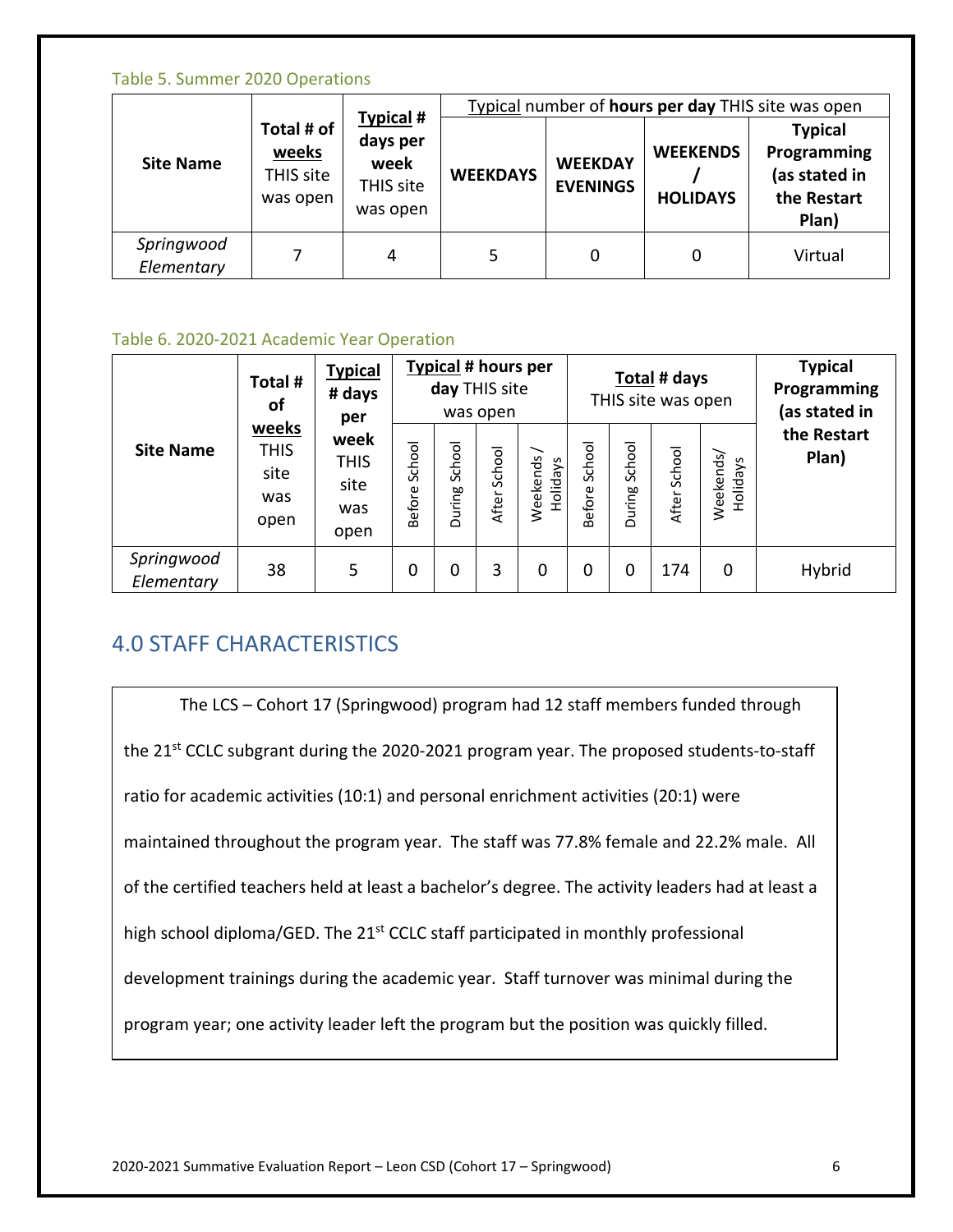#### <span id="page-6-0"></span>Table 7. Program Staff Types by Category

|                                        | <b>Type (Paid and Volunteer)</b> |           |  |
|----------------------------------------|----------------------------------|-----------|--|
|                                        | Springwood Elementary            |           |  |
|                                        | Paid                             | Volunteer |  |
| <b>Administrators and Coordinators</b> | 4                                |           |  |
| <b>College Students</b>                | Π                                |           |  |
| <b>Community Members</b>               |                                  |           |  |
| <b>High School Students</b>            |                                  |           |  |
| <b>School Day Teachers (including</b>  | 4                                |           |  |
| substitutes)                           |                                  |           |  |
| <b>Non-teaching School Day Staff</b>   | 4                                |           |  |
| <b>Sub-contracted Staff</b>            | ŋ                                |           |  |
| Other                                  |                                  |           |  |

# <span id="page-6-1"></span>5.0 OUTCOMES

### <span id="page-6-2"></span>5.1 Objectives, Activities, Data Collection Methodology and Outcomes

#### <span id="page-6-3"></span>Objectives Narrative

Academic objectives (English/reading, mathematics, and science) were assessed using students' report card grades. Third grade promotion of participating students was determined by satisfactory performance on the Florida Standards Assessment – English/language arts section. The program also measured students' improvement in their conduct grade and physical and personal wellness. Improvement of adult family members' literacy skills was assessed using parental perceptual surveys. The end-of-year outcomes for each objective, with the exception of the third grade promotion, were analyzed by comparing the participants' first available data point with their year-end (Quarter 4 grade or post-assessment) performance. Of the seven objectives, the Springwood center met or exceeded the benchmark for four objectives. The objective benchmark was not met for the English/reading, mathematics, and third grade promotion objectives. To support gains in these objectives, the program plans to provide additional content review activities for

2020-2021 Summative Evaluation Report – Leon CSD (Cohort 17 – Springwood) 7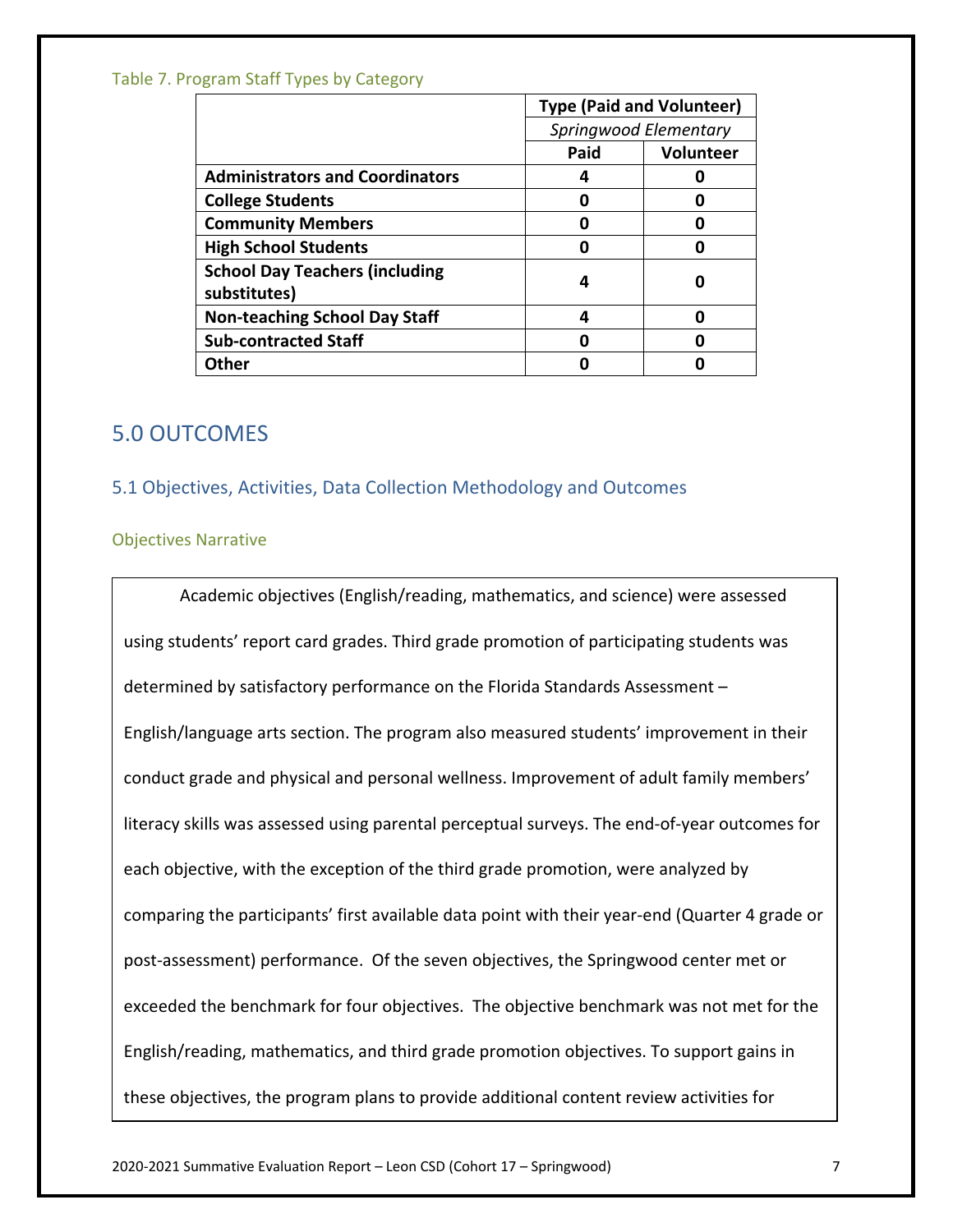English/language arts and mathematics to target areas of weakness among the participating

students. No data collection changes were necessary.

### <span id="page-7-0"></span>5.2 Stakeholder Surveys

The adult family member/parent, student, and school-day teacher surveys provide an insight on the perceptions and impact of the 21<sup>st</sup> CCLC program on the students and families served. Over 93% of parents indicated that they were satisfied with the program and its impact on their child(ren). Among students surveyed, at least 93.5% indicated that they enjoyed the program and that the program helped them to improve in some degree in their grades and social behaviors. Teachers indicated that at least 54.2% of students either maintained high performance or improved across the behavioral indicators assessed. The sub-tables of Table 8 highlight overall satisfaction among the stakeholders surveyed.

### <span id="page-7-1"></span>Table 8. Stakeholder Survey Responses

| <b>Survey Type</b> | <b>Response Rate</b> | Percentage of stakeholders satisfied with the 21 <sup>st</sup> CCLC |
|--------------------|----------------------|---------------------------------------------------------------------|
|                    |                      | program as a whole (Very Satisfied and Satisfied).                  |
| Parent             | 30                   | 100%                                                                |

| <b>Survey Type</b>   | <b>Response Rate</b> | Percentage of stakeholders that reported the 21 <sup>st</sup> CCLC |
|----------------------|----------------------|--------------------------------------------------------------------|
|                      |                      | program helped improve academic grades.                            |
| <b>Students K-5</b>  | 46                   | 93.5% (Definitely and Somewhat)                                    |
| <b>Students 6-12</b> | N/A                  | N/A                                                                |

| <b>Survey Type</b> | <b>Response Rate</b> | Percentage of stakeholders satisfied that the 21 <sup>st</sup> CCLC<br>program improved student's academic performance |
|--------------------|----------------------|------------------------------------------------------------------------------------------------------------------------|
|                    |                      | (Improved and Did Not Need to Improve).                                                                                |
| <b>Teacher</b>     | 24                   | 66.7%                                                                                                                  |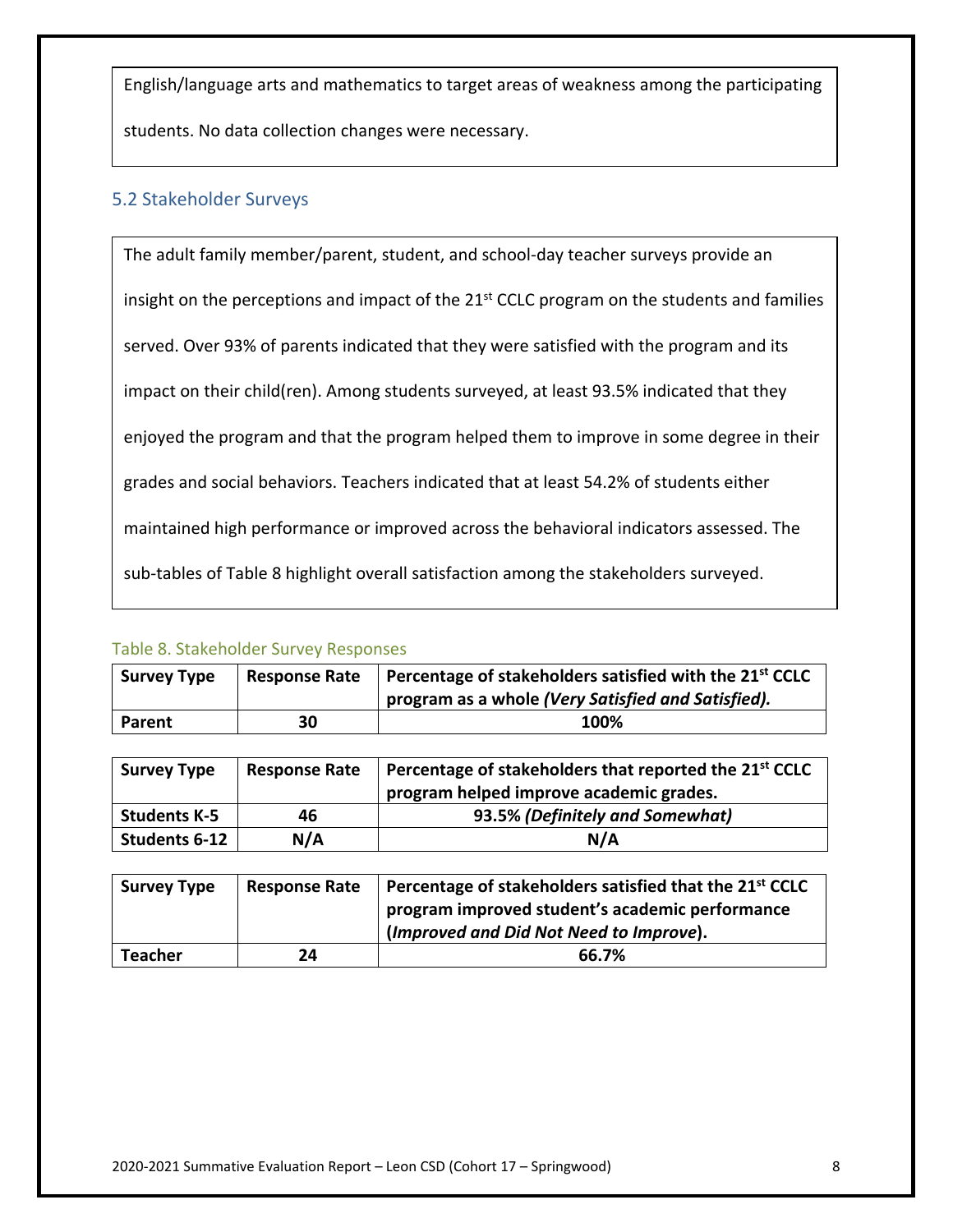# <span id="page-8-0"></span>6.0 PROGRESS TOWARD SUSTAINABILITY

The Leon County Schools – Cohort 19 (Springwood) program provided out-of-school time programming and family literacy events throughout the 2020-2021 grant year. An advisory board was maintained and consisted of the 21<sup>st</sup> CCLC site coordinator, a site teacher, and parents/community members. Efforts to ensure sustainability were made despite restrictions set forth as a result of the COVID-19 pandemic. With limited connection with persons outside of the program staff and participants, the program did not partner with any external entities for the 2020-2021 reporting period. Therefore, there was no additional value-added services or contributions by partners or contractors to the program during the grant year beyond the district-level contributions. Leon County Schools provided expenditures for transportation, janitorial, facilities, and management services. Food services for afterschool snacks were provided by the United States Department of Agriculture's Child Nutrition Program.

<span id="page-8-1"></span>

| <b>Table 9. Program Partners</b> |  |
|----------------------------------|--|
|----------------------------------|--|

| <b>Agency Name</b>                     | <b>Type of Service</b><br>Provided                      | <b>Estimated</b><br>Value (\$)<br>of Service or<br><b>Contribution</b> * | <b>Type of Contribution</b> |
|----------------------------------------|---------------------------------------------------------|--------------------------------------------------------------------------|-----------------------------|
| Leon County<br><b>Schools</b>          | Transportation,<br>Janitorial, Facilities<br>Management | \$12,000                                                                 | Partner                     |
| <b>US Department</b><br>of Agriculture | Snacks/Meals                                            | \$60,000                                                                 | Partner                     |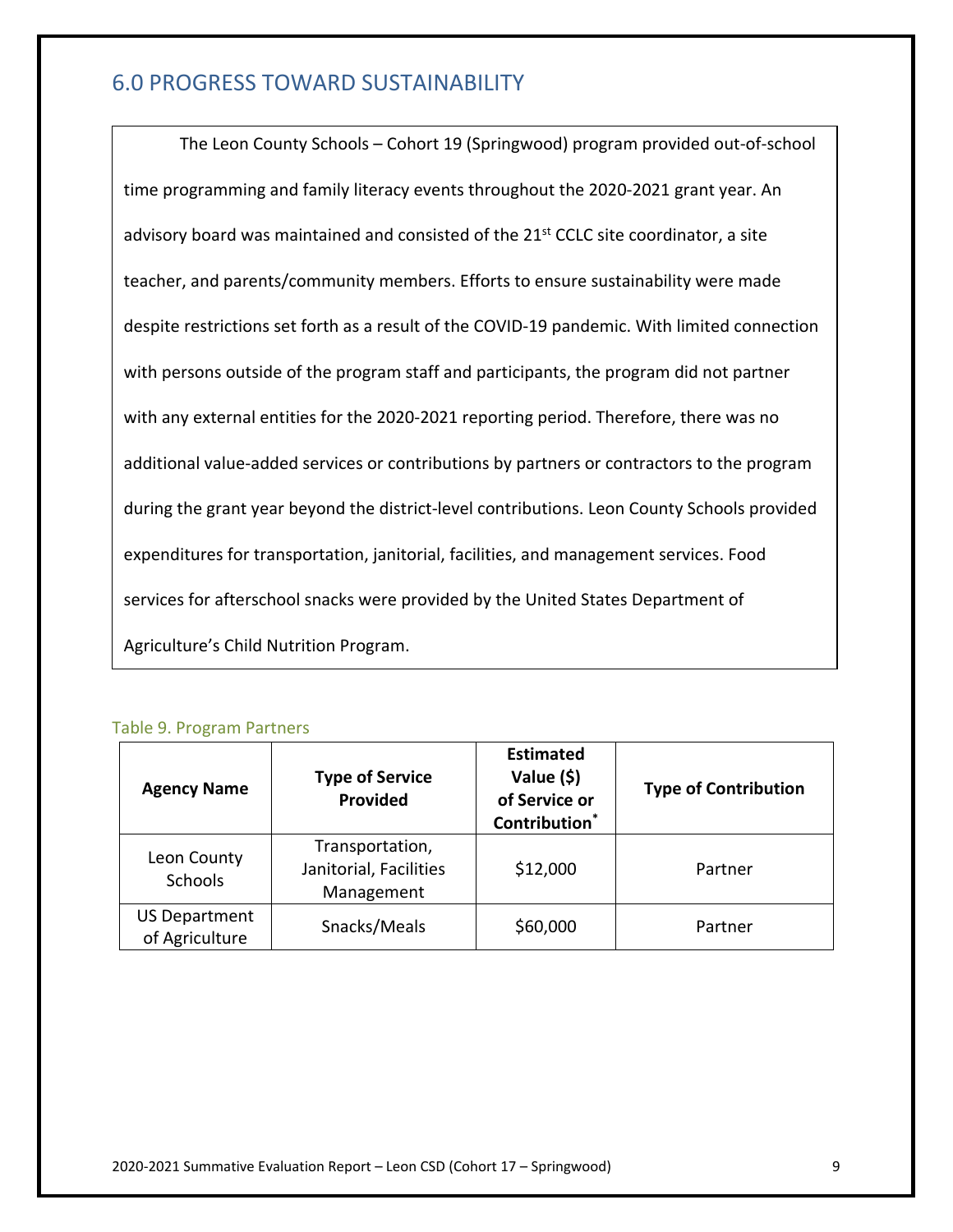## <span id="page-9-0"></span>7.0 PROGRAM REFLECTION

The Springwood center successfully operated its 21<sup>st</sup> CCLC program during the 2020-2021 grant year. The program's administrators collaborated with the regular school day teachers, principal, assistant principal, and the reading coach to identify students who would benefit from the assistance provided through the  $21<sup>st</sup>$  CCLC program. Weekly checks and communication between the grade level teachers and the  $21^{st}$  CCLC program were conducted to ensure that the program's activities and lessons were supporting the regular school day instruction. Communication was important to make sure that students were progressing and making the necessary learning gains to succeed in their academics, conduct, and physical and personal wellness. The program was able to meet the benchmark for 57% of its objectives, which indicates that the participating students demonstrated progress between their baseline and end-of-year performance. While some progress was made toward meeting the objectives for English/language arts, mathematics, and third grade promotion, the program saw that some students continued to struggle to meet the respective objective's standard of success. More focus needs to be placed on these subject areas to reinforce school day lessons and to provide targeted support for participating students.

Family literacy events were held throughout the program year using virtual meetings and conference calls. These formats allowed parents to easily access the family literacy events. During the next grant year, it is recommended that the program continue to offer a variety of ways to engage parents which will increase the reach and involvement of parents in their student's education. During the next grant year, it is recommended that the program continue to monitor its operation in order to make adjustments as warranted.